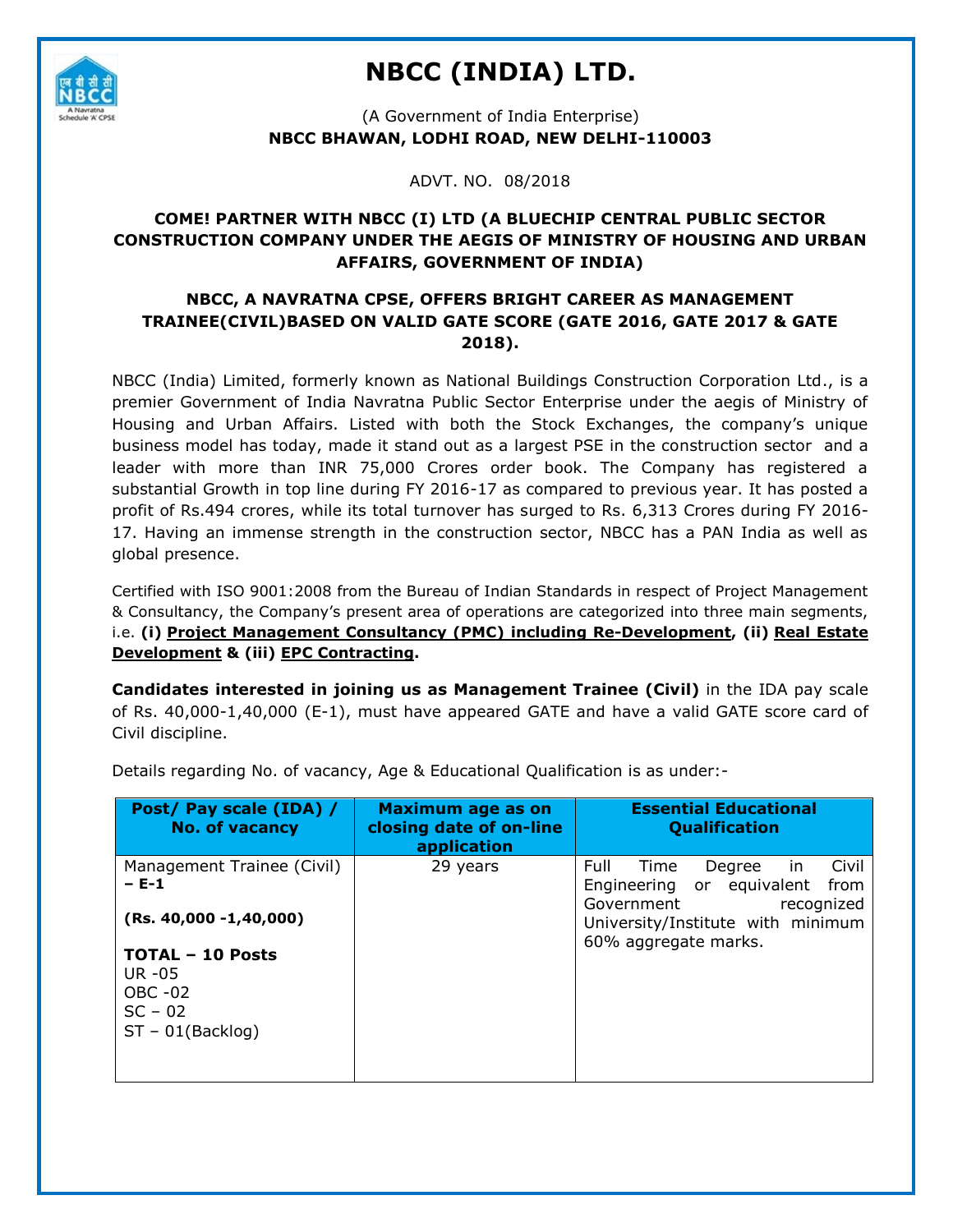#### **SELECTION PROCEDURE**

- Graduate engineers of Civil discipline, desirous of taking up a career with NBCC (I) Ltd.are required to furnish valid score card of Graduate Aptitude Test in Engineering (GATE) of the Civil discipline.
- On the basis of valid GATE score, qualified candidates will be issued offer of appointment in the order of category wise merit list.
- **Please note that only Valid GATE scores (GATE 2016, GATE 2017 & GATE 2018) will be considered for the recruitment exercise.**

#### **PLACEMENT**

Selected & appointed candidates will undergo comprehensive on the job training during the probation period of one year. Upon successful completion of training, they will be confirmed at E1 level on the post of Sr. Project Executive in the IDA pay scale of Rs. 40,000- 1,40,000/ subject to fulfilling the required performance related level / other criterion.

#### **REMUNERATION**

During the training / probation period, Management Trainees will be eligible for remuneration consisting of Basic Pay, DA (on IDA pattern), HRA and Perks & Allowances under cafeteria approach. Upon confirmation, besides Basic pay, DA, HRA and Perks & Allowances, the employees will also be entitled for Performance Related Pay (PRP). In addition to this CPF, Medical facility for self and dependents, Gratuity, Leave encashmentis paid as per the rules of the Company.

#### **SURETY BOND**

A Surety Bond will be obtained from the candidates upon their appointment as Management Trainee to ensure that they serve the Company for at least 3 years or pay liquidated damages amounting to Rs. 1 lac in case they resign earlier.

#### **HOW TO APPLY**

Candidates who have appeared in the GATE examination are only eligible to apply for the said posts.

On the basis of Valid GATE score and registration number, the candidates are required to apply online. The relevant link will be made available from 1000 hrs on 28.04.2018 under the head **"CAREER WITHIN HRM"** on **[www.nbccindia.](http://www.nbccindia.com/)com.** Online submission of application will be allowed on the website up to 1800hrs on 27.05.2018. No other means / mode of application shall be accepted.

Before filling application online, candidates should keep ready scanned copy of GATE score card (size less than 100 KB), passport size photograph (size less than 50 KB)& signature (size less than 20 KB) in jpg/jpeg format. The scanned copy of the photograph should be same as affixed on GATE application form.

Fill in the online form with all the relevant details. Upload scanned copy of the photograph, signature and valid GATE score card. Candidates should ensure that the relevant details viz. Name, Date of Birth, Address, GATE Registration Number and score etc. entered in NBCC online application should be the same as entered in the GATE application.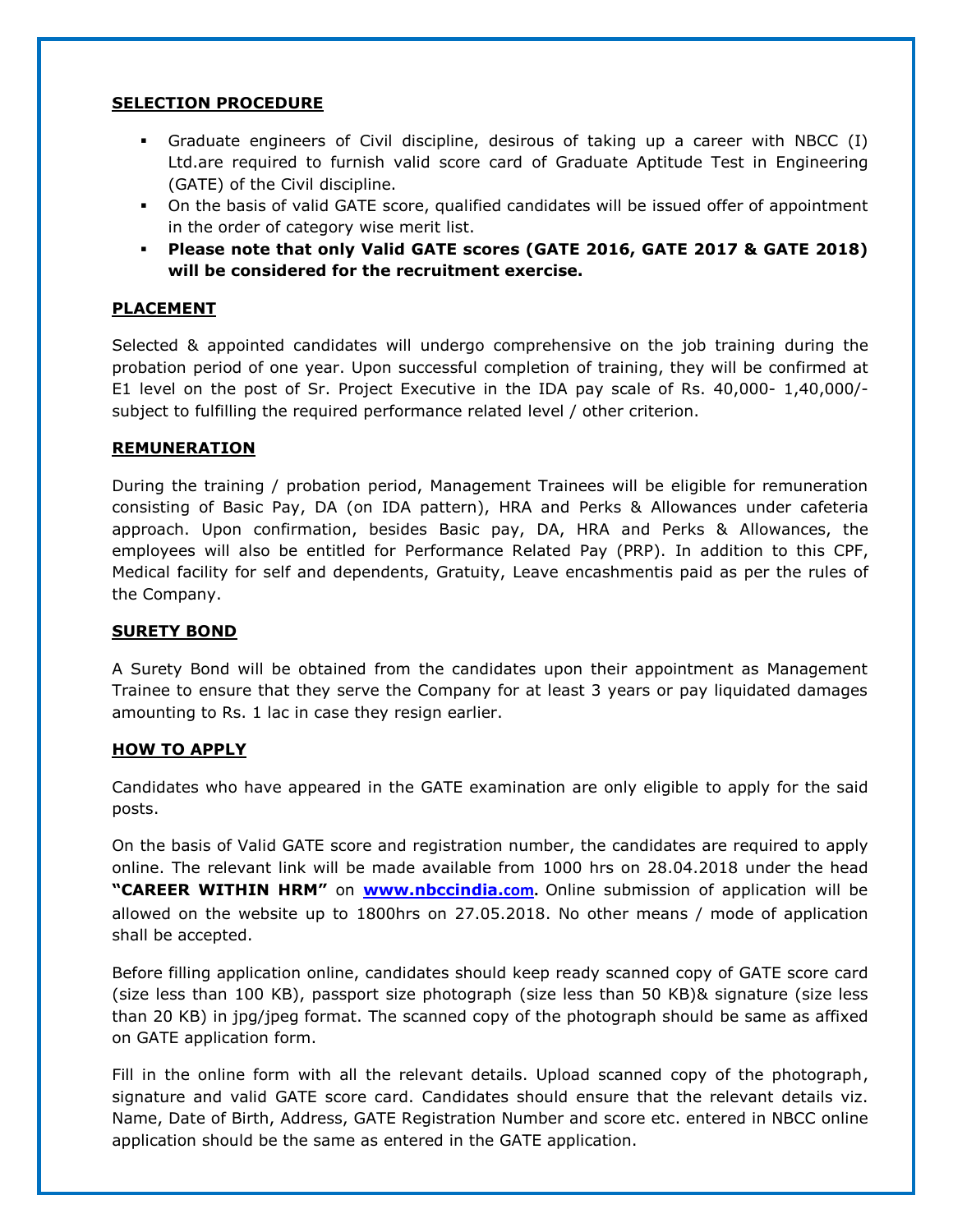### **PAYMENT OF APPLICATION FEE**

- Applicants/Candidates are required to pay a non-refundable amount of Rs. 1000/- (Candidate will be levied service tax and service charge from their transaction bank, as applicable). SC, ST, PWD & Departmental candidates are exempted from payment of application fee.
- Candidates are required to make application fee payment through debit card/credit card/net-banking. The candidates will be automatically redirected to make online payment (wherever fees is applicable), once the payment is successfully completed, login on NBCC website again and generate application form by entering the payment reference number given by the bank.
- No other mode of payment will be accepted. **Application fee once paid will not be refunded under any circumstances. Candidates are therefore requested to verify their eligibility before payment of application fee.**
- Candidate should note that in case status of payment shown by SBI is not "success" for their transaction, i.e. status of payment shown by SBI is "pending", "failure", "rejected" or any other technical issue, then it is the responsibility of candidate to ensure that payment made to NBCC (I) LTD. is successful within due date. In case transaction is reverse by SBI to candidate or cancelled and payment is not received by NBCC (I) LTD. within due date, the **candidature shall be summarily cancelled**.
- Candidate should also note that in case the payment details filled up by candidates in online system is not matching with the transaction details provided by SBI after payment, **their candidature shall be summarily cancelled.**

#### **GENERAL INSTRUCTIONS**

- 1. Only Indian national are eligible to apply.
- 2. **Candidates must have acquired the qualification of Degree in Civil or equivalent at the time of applying for the post. Such candidates whose results are awaited are not eligible to apply.**
- 3. Candidates are advised to give specific, correct, full information. All original certificates/documents in support of information furnished in the application form are to be produced at the time of verification of documents. Candidature of the candidate is liable to be rejected at any stage of recruitment process or after recruitment or joining, if any information provided by the candidate is found to be false or is not found in conformity with eligibility criteria mentioned in the advertisement.
- 4. Incomplete application will be summarily rejected. Any request to add additional information in application form after the application has been submitted shall not be entertained in any condition.
- 5. Persons with Disability can also apply for any of the above post in accordance with government of India guidelines in force. Disability of applicants applying against the posts reserved for disabled should not be less than 40 %.For Civil Engineering post HH, OPH (OA, OL) are eligible to apply.
- 6. The upper age limit indicated is for general category candidates. Age relaxation wherever applicable will be as per Government norms. SC/ ST/ OBC (NCL)/ PWD candidates are required to upload scanned copy of their cast / disability certificate (if applicable)(size less than 100 KB in PDF format)along with the application form. Age Relaxation for Ex-Serviceman will be service rendered in the Armed forces plus 03 years. Internal candidate (NBCC (I) Ltd.) will be given age relaxation of five years provided they have atleast three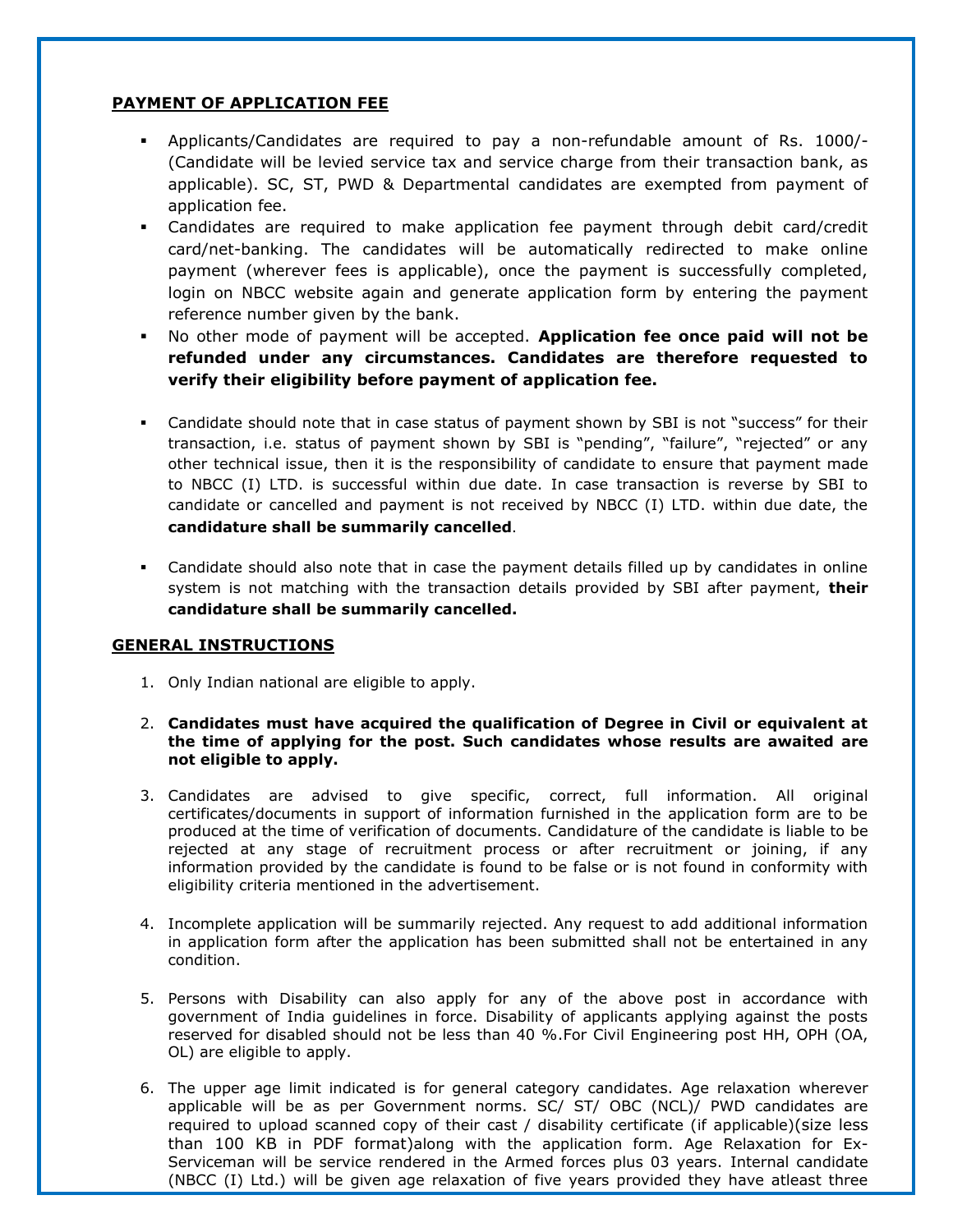years of service left before superannuation subject to fulfillment of other eligibility criteria and terms and conditions such as qualify in GATE in Civil Discipline.

- 7. In case of variation in name / surname / name spelling mentioned in the application with that in the respective certificates pertaining to education / professional qualification / caste etc., the applicant shall be required to submit a certificate from SDM or equivalent to this effect along with the respective documents at the time of verification of documents, failing which the candidature shall be liable to be cancelled. In case of change of surname of female after her marriage, the candidate is required to furnish marriage certificate and notarized affidavit in this regard.
- 8. Relaxation of standard in selection against reserved vacancies if sufficient number of reserved category persons is not available on the basis of laid down general standards, the general standards could be relaxed suitably to fill up the reserved posts.
- 9. The crucial date for determining the upper age limit shall be the closing date of online application. The date of declaration of result / issuance of mark sheet shall be deemed to be the date of acquiring the qualification and there shall be no relaxation on this account.
- 10. Selected candidates will be required to serve in any part of India or abroad including its subsidiaries & JVs companies as per the discretion/requirement of the Company.
- 11. Wherever CGPA/OGPA or grading system in a degree is awarded; equivalent percentage of marks should be indicated in the application form as per norms adopted by the University/Institute. The candidate will have to produce a copy of these norms with respect to his/her university/institute at the time of verification of documents.
- 12. In case of overwhelming response, NBCC reserves the right to shortlist the candidates by fixing revised eligibility criteria. **Only shortlisted candidates will be intimated through email only and no other mode of communication will be followed.**
- 13. Candidates are required to retain a copy of online submitted application form /registration slipfor future reference.
- 14. Number of vacancies mentioned above may increase or decrease depending upon the requirement of the Company.
- 15. NBCC reserves the right to cancel this advertisement and/or the selection process for any of the above post without assigning any reason.
- 16. Candidates are advised to keep their e-mail ID active at least for one year. No change in email ID will be allowed once entered**. All future correspondence shall be sent via e-mail only.**
- 17. Any corrigendum/addendum/errata in respect of the above advertisement shall be made available only on our official website www.nbccindia.com. **Under the head"Career within HRM".**  No further press advertisement will be given. Hence **prospective applicants are advised to visit NBCC website regularly for latest updates.**
- 18. Any canvassing, directly or indirectly, by the applicant will disqualify his/her candidature.
- 19. Any legal proceedings in respect of any matter of claim or dispute arising out of this advertisement and/or applications in response thereto shall be subject to jurisdictions of Courts at Delhi. In case of any ambiguity / dispute arising on account of interpretation other than English, the English version will prevail.
- 20. **All correspondence shall be made through email only and no communication would be sent through courier/post or through any other mode.**